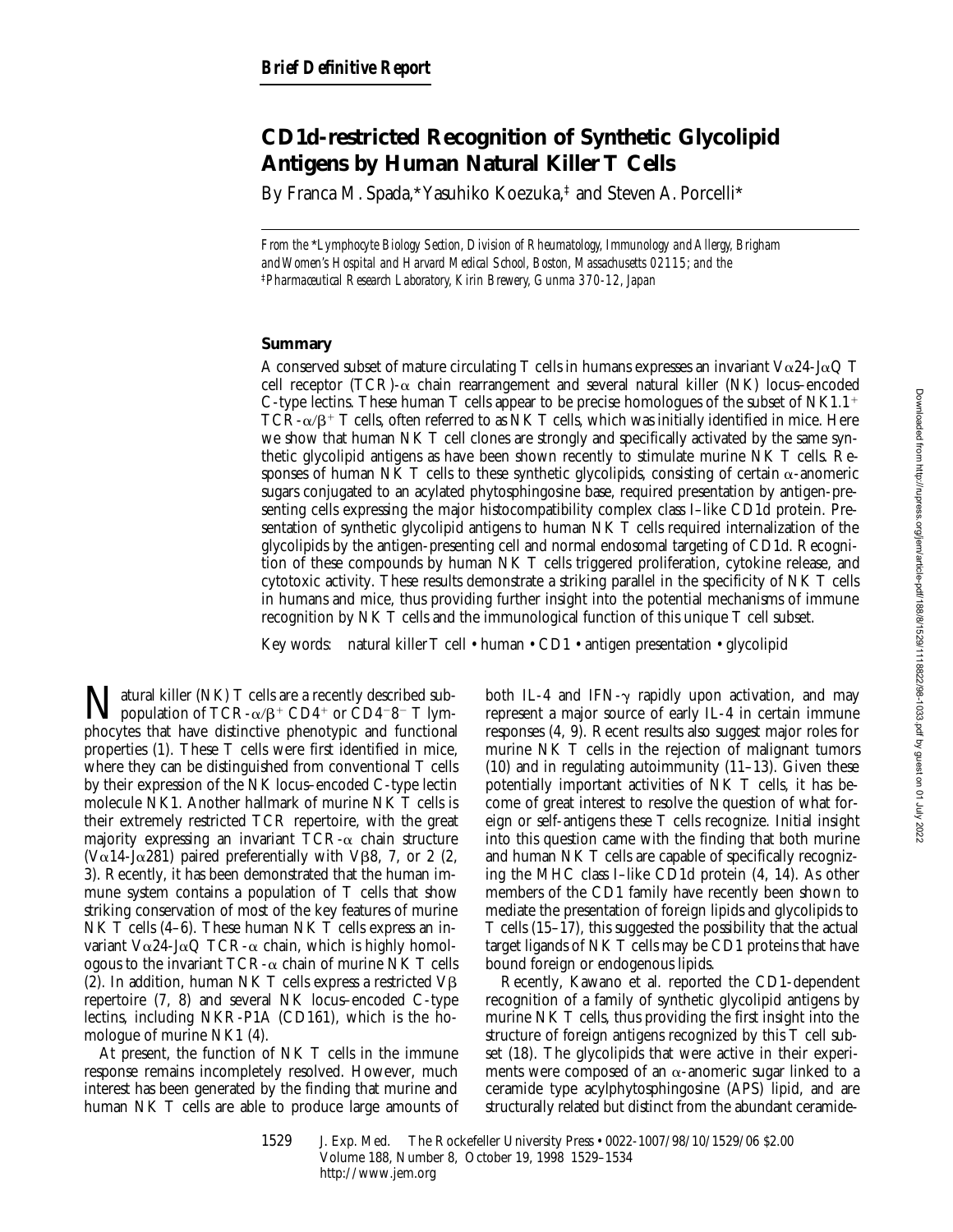containing glycolipids (e.g., gangliosides) found in normal mammalian tissues (19). In this study, we show that human CD1d-restricted T cells also respond to these  $\alpha$ -glycosyl-APS, and have a fine specificity for different compounds in this family that is remarkably similar to that shown for mouse NK T cells. Recognition of these synthetic glycolipids was restricted exclusively by human CD1d, as other members of the human CD1 family (CD1a, -b, and -c) were unable to present these antigens to human NK T cells. Our results provide further evidence for the conservation of a functional NK T cell subset in humans, and support the hypothesis that the immunological role of these T cells involves recognition of foreign or endogenous glycolipids.

### **Materials and Methods**

*Human NK T Cell Clones and CD1 Transfectants.* Human NK T cell clones DN2.B9, DN2.C7, and DN2.D5 were derived, maintained, and phenotypically analyzed as previously described (4, 8). The cervical carcinoma cell line HeLa was transfected with the expression vector  $pSR\alpha$ -Neo containing cDNA inserts encoding CD1a, CD1b, CD1c, or CD1d according to previously described methods (20). The HeLa CD1d/a transfectant expressed a chimeric form of CD1d with the extracellular domains of CD1d fused to the transmembrane plus cytoplasmic domains of CD1a. This stable transfectant was produced by the introduction into HeLa cells of a previously described expression construct encoding this chimeric protein (4).

*T Cell Proliferation Assays.*  $5 \times 10^4$  T cells were plated in triplicate in flat-bottomed 96-well plate wells with 104 mitomycin C-treated APCs (0.1 mg/ml for 1 h at  $37^{\circ}$ C; Sigma Chemical Co., St. Louis, MO). Media for all T cell cultures was RPMI 1640 (GIBCO BRL, Gaithersburg, MD) plus 10% fetal bovine serum (HyClone Labs., Logan, UT) and other additives as previously detailed (21). The synthetic glycolipid antigens used in this study were provided by the Pharmaceutical Research Laboratory, Kirin Brewery Co., Ltd. (Gunma, Japan), and have been described in detail previously (18). Although these were previously designated as glycosyl-ceramides, here we have referred to them as glycosyl-APS derivatives because of the hydroxylations of the third and fourth carbons in their sphingosine base that are characteristic of phytosphingosines (19). Synthetic glycolipids were dissolved at 100  $\mu$ g/ml in DMSO, and diluted into culture medium to the indicated final concentrations. For mAb blocking experiments, the following mAbs were added as purified IgG to a final concentration of 20  $\mu$ g/ml: W6/32 (anti-HLA-A, -B, and -C; reference 22); CD1d51 (anti-CD1d; reference 4); and P3 (nonbinding IgG1 control; reference 23). For light fixation of the APC surface, CD1d-transfected HeLa cells were incubated for 1 h on ice in 2 ml of 0.9% NaCl containing 75 mM 1-ethyl-3-(3 dimethylaminopropyl) carbodiimide-HCl (ECDI; Pierce Chemical Co., Rockford, IL), followed by extensive washing in RPMI 1640 medium. Cultures were incubated at 37 $^{\circ}$ C in a 5% CO<sub>2</sub> incubator, pulsed with 1  $\mu$ Ci of [<sup>3</sup>H]thymidine (2 Ci/mmol) on day 2 and harvested 16 h later for  $\beta$  scintillation counting using a Tomtec harvester and a Betaplate scintillation counter (Wallac, Gaithersburg, MD).

*Cytokine and Cytotoxic T Cell Assays.*  $5 \times 10^4$  T cells were cultured in triplicate wells with 104 mitomycin C–treated CD1dtransfected HeLa cells in the absence or presence of 100 ng/ml

of  $\alpha$ -galactosyl-APS ( $\alpha$ GalAPS). Phytohemagglutinin (PHA-P; Difco, Detroit, MI) was added to some cultures (1:2,000 final dilution) as a positive control. Supernatants were harvested after 48 h, and cytokine levels determined by capture ELISA as described (4). T cell cytotoxic activity was measured using a standard 4-h 51Cr-release assay (21). Mock-transfected or CD1d-transfected HeLa cells were labeled with 200  $\mu$ Ci of <sup>51</sup>Cr for 2 h at 37°C, followed by incubation for  $12$  h at  $37^{\circ}$ C in complete medium with or without 200 ng/ml of  $\alpha$ GalAPS, and then washed and used as target cells. Assays were performed in triplicate and results were expressed as percentage of maximum specific <sup>51</sup>Cr release.

### **Results and Discussion**

*Specific Recognition of Synthetic Glycolipid Antigens by Human NK T Cell Clones.* Three previously characterized human NK T clones (DN2.B9, DN2.C7, and DN2.D5; reference 4) bearing the invariant  $V\alpha$ 24-J $\alpha$ Q TCR- $\alpha$  chain paired with different  $V\beta11^+$  TCR- $\beta$  chains were tested for their ability to respond to synthetic APS-containing glycolipid antigens presented by CD1d-transfected HeLa cells. Because human NK T cells generally have intrinsic autoreactivity to CD1d-expressing cells (4), modifications of the culture conditions were required for optimal demonstration of the response to synthetic glycolipids. Preliminary experiments (data not shown) revealed that CD1d-transfected HeLa cells were particularly suited as APCs for these studies, since they did not require additional exogenous signals such as PMA to support the proliferation of human NK T cells. Using a relatively low APC/T cell ratio (1:5), we observed low to moderate autoreactivity and consistent augmentation of the proliferation of human NK T cells clones when the synthetic glycolipid  $\alpha$ GalAPS was added (Fig. 1 *a*).

The response to  $\alpha$ GalAPS appeared to be specific for NK T cell clones, since this compound did not stimulate proliferation of a panel of other human T cell clones that did not express the invariant  $V\alpha$ 24-J $\alpha$ Q TCR- $\alpha$  chain (data not shown). The specificity of the response to synthetic glycolipids was also assessed by examining the responses of NK T cell clones to a panel of structurally related glycolipids. These included two previously demonstrated strong stimulators of murine NK  $T$  cells ( $\alpha$ GalAPS and  $\alpha$ GluAPS), as well as four related analogues that were nonstimulatory or weakly stimulatory in the murine system (APS,  $\alpha$ ManAPS,  $\beta$ GalAPS, and 3,4-deoxy  $\alpha$ GalAPS) (18). NK T cell clones responded strongly to  $\alpha$ GalAPS and  $\alpha$ GluAPS but not to the other analogues (Fig. 1 *b*, and additional data not shown), demonstrating a pattern very similar to that observed for murine NK T cells. Thus, the specific recognition of synthetic glycolipids by a human NK T cell clone required an  $\alpha$ -anomeric sugar (either galactose or glucose) and the presence of hydroxylations at positions 3 and 4 of the phytosphingosine base, exactly as described for murine NK T cells.

*CD1 Restriction of Synthetic Glycolipid Recognition by Human NK T Cells.* In mice, two CD1 genes encode extremely homologous proteins, both of which are most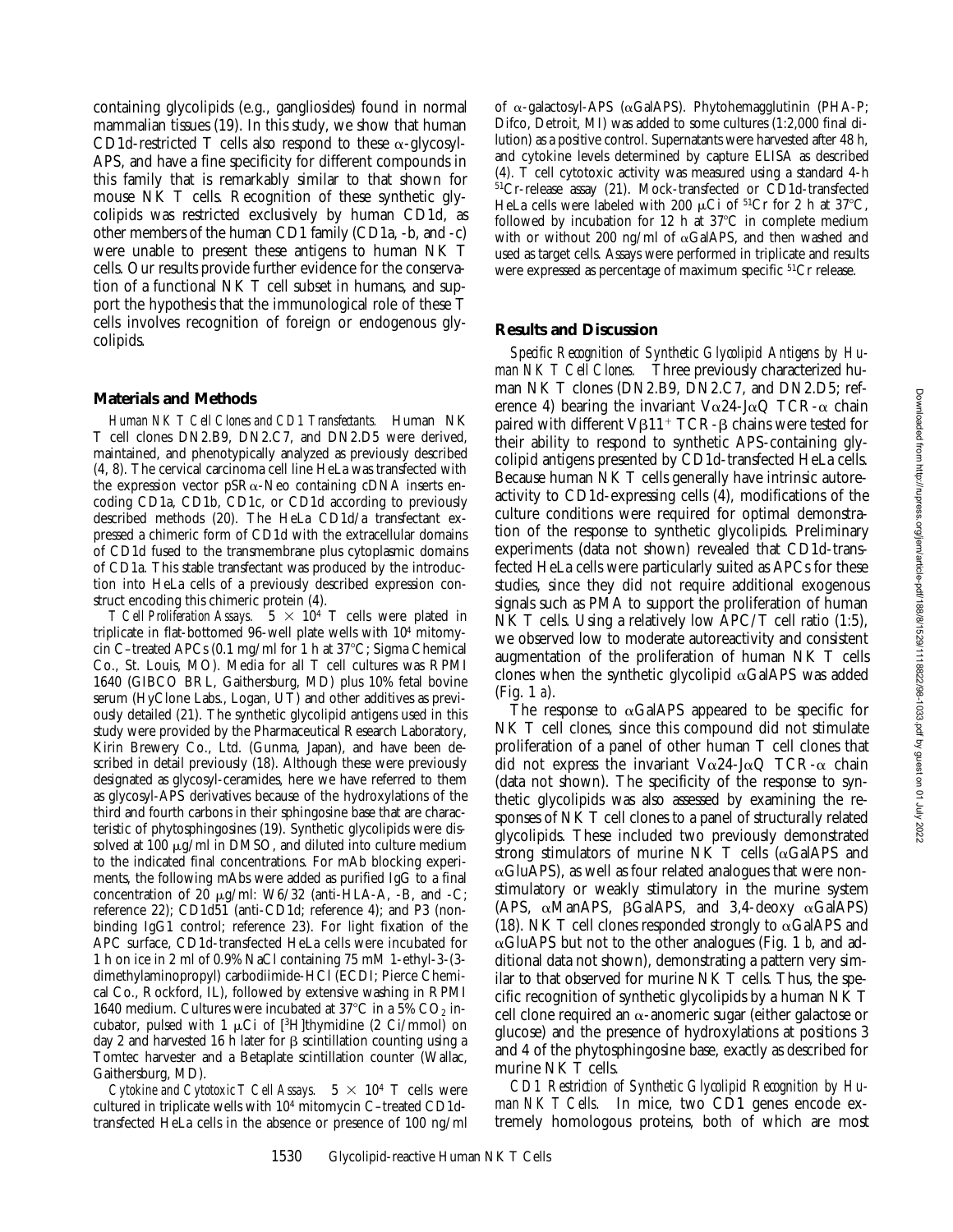a



[antigen] (ng/ml)

Figure 1. Human NK T cell clones specifically respond to synthetic glycolipid antigens. (*a*) Proliferative responses of three different human NK T cell clones to CD1d-transfected HeLa cell APCs were significantly augmented by addition of the synthetic glycolipid  $\alpha$ GalAPS. White bars show proliferation in response to  $CD1d^+$  HeLa cells plus vehicle (DMSO) alone; black bars show proliferation in response to CD1d<sup>+</sup> HeLa cells plus 100 ng/ml  $\alpha$ GalAPS. Results are shown as the mean and one standard deviation of triplicate values in this and all subsequent figures. (*b*) Proliferative responses of human NK T cell clone DN2.C7 to a panel of structurally related synthetic glycolipid antigens. APS is the nonglycosylated acyl-phytosphingosine lipid.  $\alpha$ GalAPS,  $\alpha$ GluAPS, and  $\alpha$ ManAPS indicate compounds in which  $\alpha$ -anomeric galactose, glucose, and mannose, respectively are conjugated at position 1 of the hexose ring to the APS moiety. 3,4-deoxy  $\alpha$ GalAPS is identical to  $\alpha$ GalAPS except for the absence of the hydroxyl groups on carbons 3 and 4 of the phytosphingosine base. For complete structures of the synthetic glycolipids, see Kawano et al. (18). Thymidine incorporation in the absence of synthetic glycolipid antigen was 500 cpm in the experiment shown.

closely related to human CD1d. In contrast, humans have a more diversified family of CD1 proteins, with genes encoding five distinct isoforms designated CD1a, -b, -c, -d, and -e (24). Previous work has shown that the human CD1d protein is a target for direct recognition by human NK T cell clones (4), whereas CD1a, -b, and -c present lipid and glycolipid antigens to other populations of T cells (15–17, 21). To determine if the human NK T cell response to  $\alpha$ -glycosyl-APS was restricted only by the CD1d protein, or if other human CD1 isoforms could also support this response, we tested the ability of HeLa cells stably transfected with each of the human CD1 proteins to present  $\alpha$ GalAPS. For all three human NK T cell clones tested, the response to  $\alpha$ GalAPS was seen only when CD1d<sup>+</sup> HeLa cells were used as APCs (Fig. 2 *a* and data



a

Figure 2. CD1d dependence of synthetic glycolipid antigen recognition by human NK T cells. (*a*) Response of human NK T cell clone DN2.C7 to  $\alpha$ GalAPS (100 ng/ml) in the presence of HeLa cells not expressing CD1 (transfected with vector alone; *mock*) or expressing each of the known protein isoforms of human CD1. T cell proliferation in the absence of  $\alpha$ GalAPS is shown by the white bars, and in the presence of  $\alpha$ GalAPS by the black bars. Identical results were obtained with two other human NK T cell clones, DN2.B9 and DN2.D5 (data not shown). (*b*) Inhibition of  $\alpha$ GalAPS-stimulated proliferation of human NK T cell clone DN2.B9 by anti-CD1d mAb. Results are shown as the percentage of inhibition of the  $\alpha$ GalAPS-dependent proliferation in the presence of  $CD1d+HeLa$  cells. With no antibody present, proliferation in the presence of the  $\alpha$ GalAPS was 3,900 cpm, and in the absence of  $\alpha$ GalAPS was  $<$ 200 cpm in the experiment shown. Marginal blocking was observed with anti–MHC class I mAb W6/32 in some experiments. This was also seen in parallel experiments using MHC class II–restricted T cell clones (data not shown), and thus most likely represents a nonspecific effect of this antibody.

not shown). Confirmation of this CD1d-restriction was obtained by mAb blocking experiments, which demonstrated that an mAb against the cell surface expressed conformation of CD1d protein (CD1d51) significantly inhibited the response to  $\alpha$ GalAPS (Fig. 2 *b*). Thus, responses of human NK T cells to glycosyl-APS derivatives were dependent on APC expression of CD1, and CD1d was the only human CD1 isoform that presented these glycolipids to NK T cells.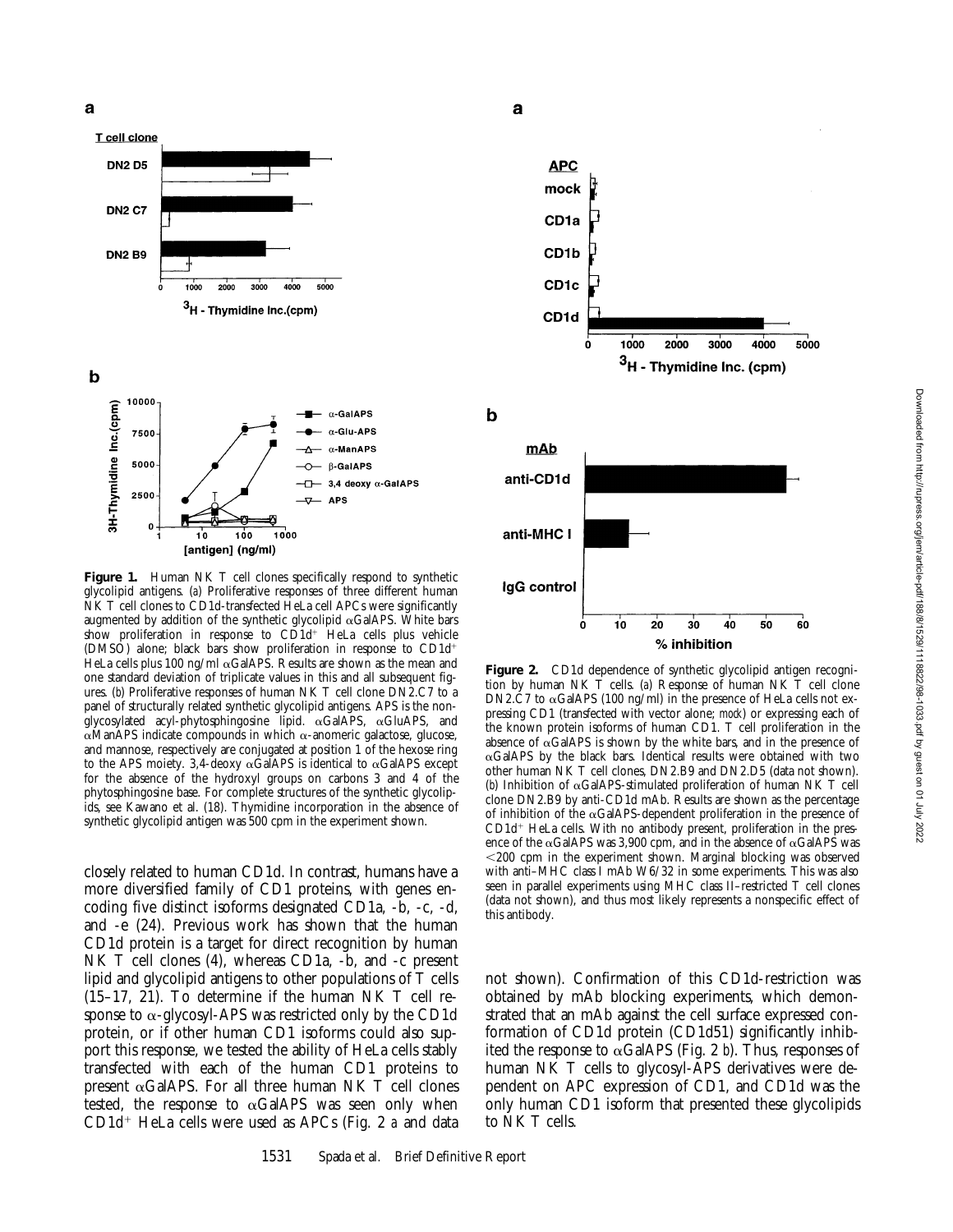*Requirements for Uptake and Endosomal Loading of Synthetic Glyclolipid Antigens.* To determine if antigen internalization by  $CD1d^+$  APCs was required for presentation, we examined the effects of blocking plasma membrane trafficking by light chemical fixation of APCs. Because aldehyde fixatives caused strong augmentation of the autoreactivity of human NK T cells to  $CD1d^+$  APCs (4), we instead used the chemical cross-linker ECDI as a fixative





 $(25)$ . CD1d<sup>+</sup> HeLa cells were surface cross-linked by ECDI either before or after a 12-h pulse with  $\alpha$ GalAPS (100 ng/ ml), and then tested for their ability to stimulate proliferation of clone DN2.C7. Whereas APCs treated with ECDI after the antigen pulse stimulated strong proliferation of DN2.C7, fixation with ECDI before antigen pulsing completely abrogated the response to  $\alpha$ GalAPS (Fig. 3 *a*). This strongly suggested a requirement for antigen uptake by APCs in the response to this synthetic glycolipid.

Consistent with this requirement for antigen uptake, studies of  $\alpha$ GalAPS presentation to murine NK T cells have demonstrated that this process is inhibited by chloroquine, and thus may require endosomal acidification (18). To further examine this possibility, we assessed the ability of a modified form of human CD1d that is deficient in endosomal localization to present  $\alpha$ GalAPS. Human CD1d, like CD1b and CD1c but not CD1a, has a short cytoplasmic tail containing a tyrosine-based four-amino acid motif (24). For CD1b, this motif has been shown to be critical for endosomal localization and efficient microbial lipid an-



**Figure 4.** Activation of effector functions of human NK T cells by synthetic glycolipid antigens. (a) Stimulation of IL-4 and IFN- $\gamma$  secretion by aGalAPS. Human NK T cell clones were cultured with CD1d-expressing HeLa cells in the presence (*white bars*) or absence (*black bars*) of  $\alpha$ Gal-APS (100 ng/ml) or with PHA (*hatched bars*), and supernatants were harvested after 48 h and assayed for cytokines by ELISA. No cytokine production was detected in cultures containing T cells only or CD1dtransfected HeLa cells only (data not shown). (*b*) Human NK T cell clones specifically lysed CD1d-transfected HeLa cells pulsed for 12 h with  $\alpha$ GalAPS (200 ng/ml). No lysis was observed using mock-transfected HeLa cells as targets (data not shown).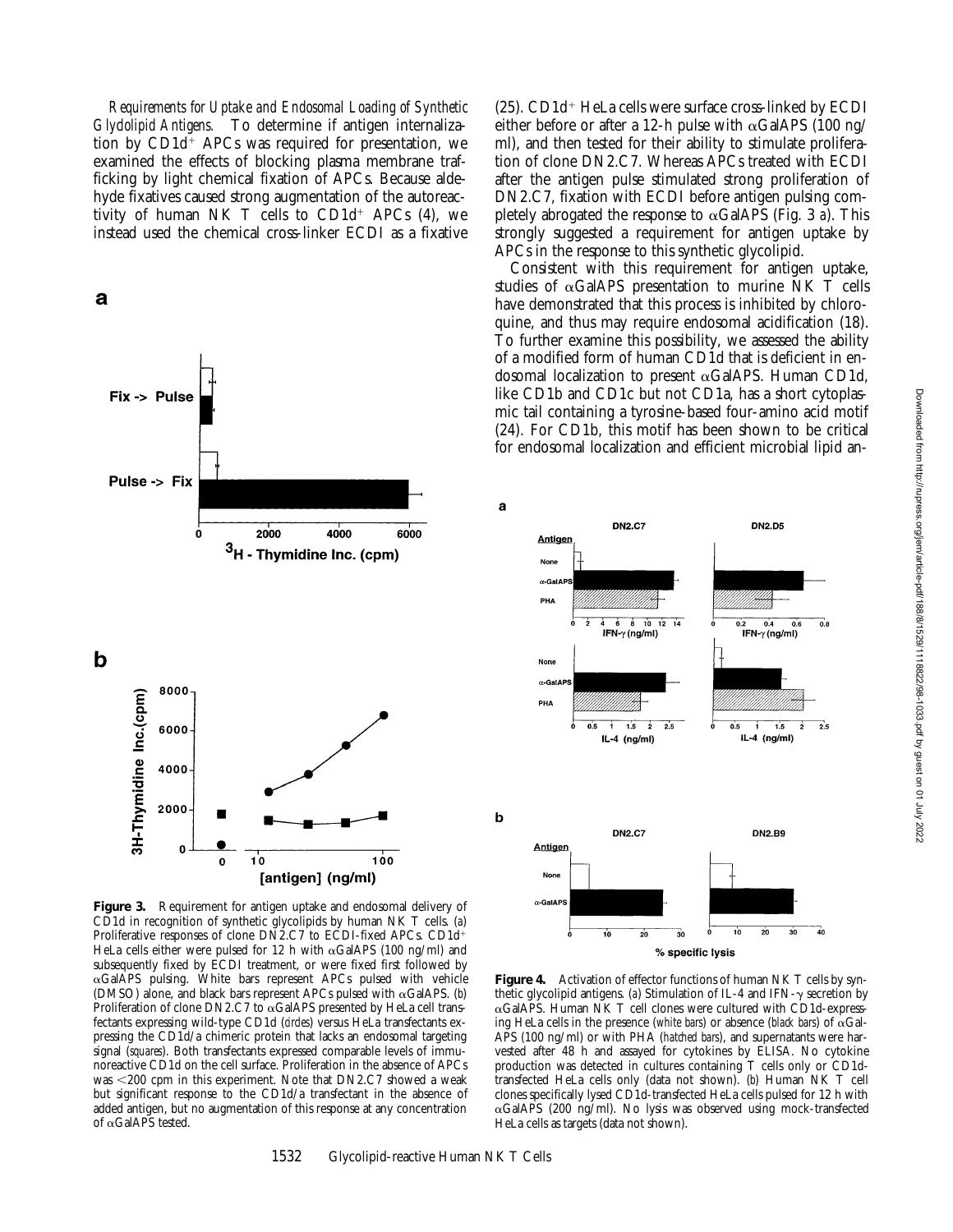tigen presentation by this molecule (20). Previously, we generated a chimeric form of the human CD1d protein in which the CD1d ectodomains are fused to transmembrane and cytoplasmic domains of CD1a, eliminating the endosomal targeting signal normally present in CD1d. Previous studies with this construct expressed in B lymphoblastoid cells showed that the chimeric CD1d/a protein was defective in endosomal localization, but was well expressed on the cell surface (4). To assess the importance of endosomal delivery of CD1d, we examined the dose response of clone DN2.C7 to  $\alpha$ GalAPS presented by HeLa cells expressing either wild-type CD1d or the CD1d/a chimera. This revealed a striking effect of the deletion of the targeting motif, essentially abolishing the ability of CD1d/a to present  $\alpha$ GalAPS (Fig. 3 *b*). This finding, along with the requirement for antigen internalization by the APCs, strongly suggested that synthetic glycolipid antigens colocalize with CD1d in the endocytic system, and that this is required for the generation of a complex that is recognized by NK T cells on the APC surface.

*Functional Consequences of CD1d-restricted Presentation of Synthetic Glycolipids.* A hallmark of both murine and human NK T cells has been their ability to rapidly produce cytokines associated with both Th1 (IFN- $\gamma$ ) and Th2 (IL-4) responses upon TCR engagement (1, 4, 11). Interestingly, however, it has been noted that several conditions exist in which this apparent Th0 profile of cytokine production may be skewed either toward a predominance of IFN- $\gamma$  (11, 26) or of IL-4 (14, 27). We found that stimulation with  $\alpha$ GalAPS generated substantial levels of both IFN- $\gamma$  and IL-4 by the three human NK T cell clones tested (Fig. 4 *a*, and data not shown). Some variation between clones in the relative amounts of IFN- $\gamma$  and IL-4

production was observed, but in all cases the cytokine production mirrored that observed with activation by PHA. Human NK T cell clones also showed enhanced cytotoxic activity against CD1d<sup>+</sup> HeLa cells pulsed with  $\alpha$ GalAPS (Fig. 4  $b$ ). Thus, CD1d-restricted recognition of  $\alpha$ GalAPS augmented the known effector functions of human NK T cell clones, and preserved their Th0 pattern of cytokine secretion.

Our results demonstrated CD1d-restricted recognition of synthetic glycosyl-APS by human NK T cells, and confirmed the striking conservation of this T cell subset between humans and mice in both phenotype and function. The presentation of synthetic glycolipids by CD1d also supports the growing body of data demonstrating that the main function of CD1 proteins may be the presentation of foreign microbial lipid and glycolipid antigens (15–17, 21). In spite of this substantial progress, the main immunological functions of NK T cells remain unclear. The synthetic glycolipids used in this study are not yet known to have precise counterparts in relevant infectious agents, and the prototype natural compounds in this family were originally isolated not from microbial pathogens but from marine sponges (18). Nevertheless, given the impressive antitumor effects of NK T cells and a variety of studies indicating that they may play a role in regulating autoimmune inflammatory diseases, the discovery of exogenous ligands that can modulate the activity of this unique T cell subset is of great potential importance. Our results demonstrating that synthetic glycosyl-APS derivatives are active modulators of the human NK T cell system suggests that these compounds may be promising candidates for immunotherapy of human diseases.

The authors thank Drs. Branch Moody and Brian Wilson for thoughtful suggestions, and Drs. Steven Balk and Mark Exley (Beth Israel-Deaconess Medical Center, Boston, MA) for many helpful discussions and for providing the CD1d/a plasmid DNA construct.

This work was supported by National Institutes of Health grant R29 AI-40135, a grant from the American Cancer Society, and an Arthritis Foundation Investigator Award to S. Porcelli.

Address correspondence to Steven A. Porcelli, Lymphocyte Biology Section, Division of Rheumatology, Immunology and Allergy, Brigham and Women's Hospital, Rm. 516B Smith Bldg., 1 Jimmy Fund Way, Boston, MA 02115. Phone: 617-525-1031; Fax: 617-525-1010; E-mail: sporcelli@rics.bwh.harvard.edu

*Received for publication 16 June 1998 and in revised form 20 July 1998.*

### **References**

- 1. Bendelac, A., M.N. Rivera, S.H. Park, and J.H. Roark. 1997. Mouse CD1-specific NK1 T cells: development, specificity, and function. *Annu. Rev. Immunol.* 15:535–562.
- 2. Lantz, O., and A. Bendelac. 1994. An invariant T cell receptor  $\alpha$  chain is used by a unique subset of major histocompatibility complex class I–specific  $CD4^+$  and  $CD4^-8^-$  T cells in mice and humans. *J. Exp. Med.* 180:1097–1106.
- 3. Koseki, H., H. Asano, T. Inaba, N. Miyashita, K. Moriwaki, K.F. Lindahl, Y. Mizutani, K. Imai, and M. Taniguchi. 1991.

Dominant expression of a distinctive  $V14$ <sup>+</sup> T-cell antigen receptor a chain in mice. *Proc. Natl. Acad. Sci. USA.* 88:7518– 7522.

- 4. Exley, M., J. Garcia, S.P. Balk, and S. Porcelli. 1997. Requirements for CD1d recognition by human invariant  $\overline{V} \alpha$ 24<sup>+</sup> CD4<sup>-</sup>CD8<sup>-</sup> T cells. *J. Exp. Med.* 186:109-120.
- 5. Prussin, C., and B. Foster. 1997. TCR V $\alpha$ 24 and V $\beta$ 11 coexpression defines a human NK1 T cell analog containing a unique Th0 subpopulation. *J. Immunol.* 159:5862–5870.